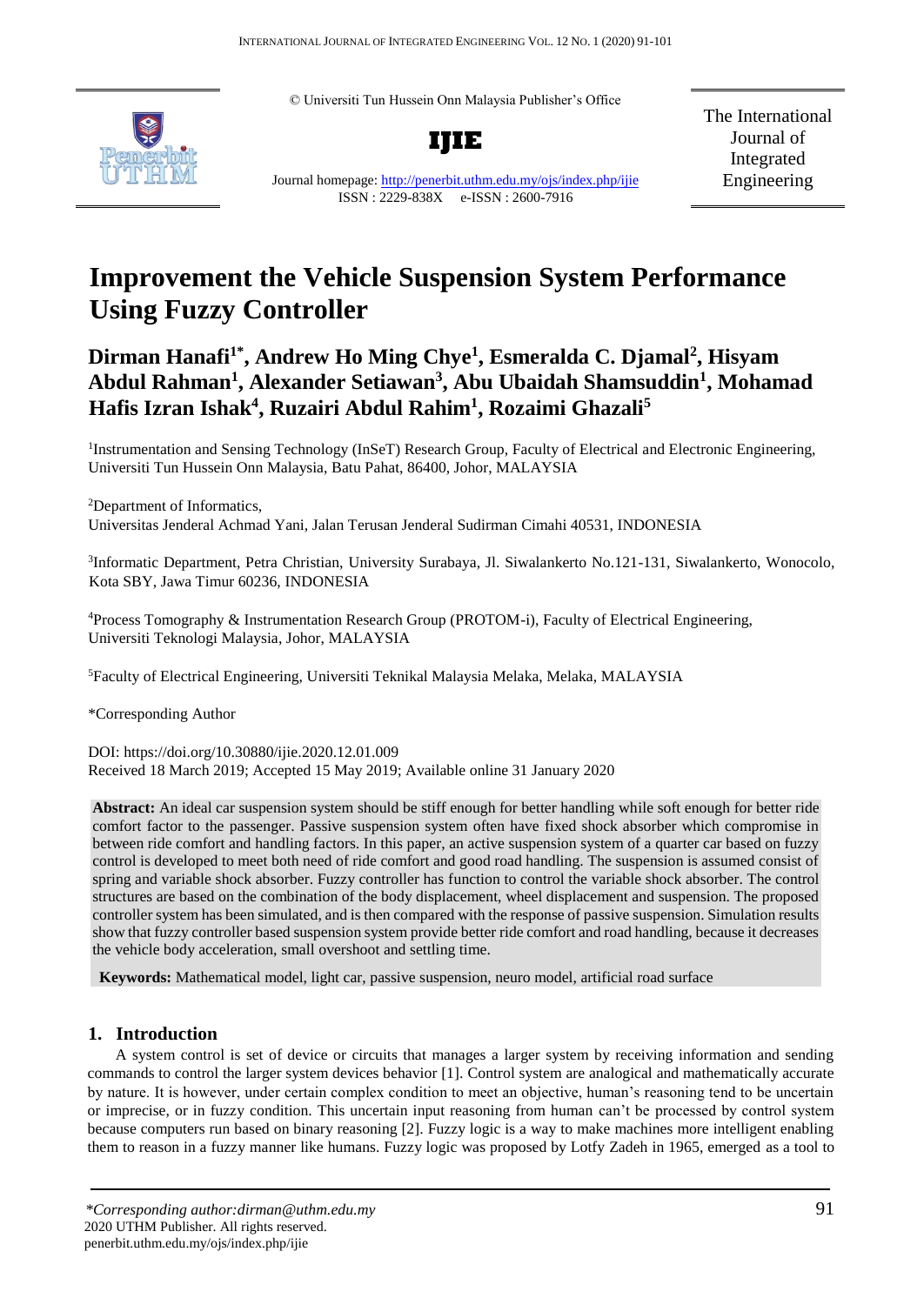deal with uncertain, imprecise, or qualitative decision-making problems [2,3]. Fuzzy control is result from 'try and error' experiments rather than derivation from mathematical models. As the result, linguistic implementations are much faster accomplished with fuzzy control. Fuzzy control strategies involve a large number of inputs of a scale value. Fuzzy inputs are activated only when the related condition or the reading is at certain range. In such condition, input that are not within certain range require additional fuzzy rule. As a result, the rule base structure remains understandable, leading to efficient coding and system documentation [2].

To sum up, the advantage of fuzzy controller is its aptitude to deal with nonlinearities and uncertainties. Fuzzy control can integrate control and supervision task in a user-friendly way, which it is capable of accommodating Proportional Derivative Integral (PID) control system strategies [2,3].

The aim of this project is to design a fuzzy control system to control the damping of an independent quarter car suspensions system of a full car model. Implementing a fuzzy control system into car suspension changes its characteristic into a fully active suspension which is able to manipulate its damping rate in response to variation of road conditions, thus able to achieve both optimum ride quality and good handling.

This paper has the following structure: Section 1 provides the brief overview state of the art of this research, Section 2 explains the components of the suspensions and how its mathematical model is derived, Section 3 presents the fuzzy control system principles and its block diagram, Section 4 explains the mechanism to implement the suspension model and fuzzy control system in Simulink block, in Section 5 elaborates the experimental test results of the fuzzy control system develop and analysis of results, and finally the conclusions are drawn in Section 6.

#### **2. A Quarter Car Mathematical Model**

There are 2 types of mass in an automotive suspension system, that they are important to determine the balance of the firmness of suspension setting for comfort [4] or performance. Those mass are sprung mass and un-sprung mass [517].

## **2.1 Sprung Mass**

Almost the entire loads on the car carried by the suspension are sprung mass [5-7]. The portion of the total mass of the vehicle supported by the suspension system is called sprung mass. The sprung mass includes the weight of: body, chassis or frame, engine, gearbox, petrol tanks, passengers and cargo [5-11].

#### **2.2 Un-sprung Mass**

Un-sprung weights are all the components below the suspension [5-17]. At the lower part of the springs, therefore un-sprung mass react to roadway irregularities without damping, other than the pneumatic effect of the tyres. The rest of the mass is on the vehicle side of the springs which represent sprung weight. Disturbances and noise generated from the tyre and road are mostly filtered by the suspension system and as a result are not fully experienced by the sprung weight (passenger). The un-sprung mass includes the weight of: tyre, wheel rim, brake disk and calipers or brake drums, suspension linkages (lower control arms, upper control arms) [5-11].

#### **2.3 Main Suspension Component**

The main suspension component of a car are spring, shock absorber, rims and tyres.

#### **Spring**

 Springs are the ones to carry most of the heavy loads in most suspension applications either its used in independent or dependent suspension configuration [5,7,8,10,14,18,19]. The height of the vehicle and its length of suspension stroke greatly affected by its spring rate. The force required to compress or stretch the spring is directly perpendicular to its change in length. There are generally 4 types of springs being used for automotive suspension: coil springs, leaf spring [19], torsion bars spring and air springs.

## **Shock Absorber**

Shock absorber is a mechanical device with hydraulic fluid as the main element to resist the uncontrolled movement of the suspension [5,7,8,10,14]. It control the movement by limiting the rate of extension of the spring after the compression cycle due to bump. This process is called damping effect. To control the rate of extension of spring in suspension, the absorber convert the kinetic energy from the extension of spring into heat energy through hydraulic fluid inside it.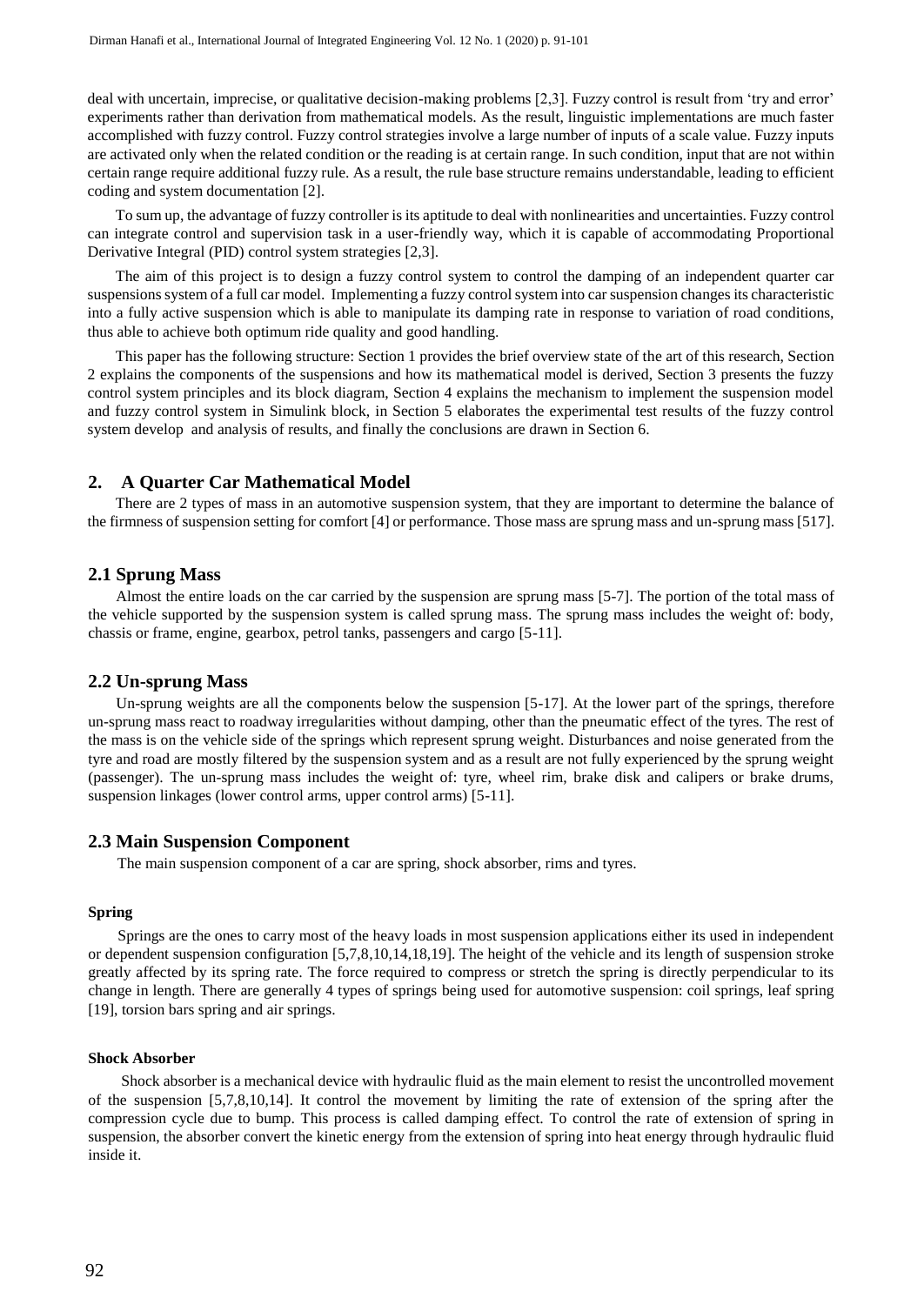To summarize the role of shock absorber, the spring in the suspension controls the motion of the vehicle's un-sprung weight while then shock absorber control sprung weight from bouncing by controlling the extension of the spring [9,11,12]. Today, all modern shock absorbers are designed to be velocity sensitive. The faster then suspension move, the higher the resistance of the shock absorber. Such capability enable the shocks to respond to various road condition [20] and reduce the effect of unwanted motions when vehicle on the road such as acceleration squat, bouncing and brake dive.

#### **Rims and Tyre**

Rim is a solid wheel holding the tyre [5-17]. It is designed to be mounted at the inner edge of the tyre's belt. Rims are normally made of sheet of metal or composite alloys. Manufacturer often design the rim to be strong to with stand the harsh road punishment while being as light weight as possible to ensure lower un-sprung weight.

Tyre is part of a ring-shaped vehicle component made from rubbers to surround the rim wheel of the car. Tyres are widely used for providing better road traction on the road with its flexible surface while providing shock absorption from its flexible cushion of pneumatic effect [5,6,14-17]. Tyres consist of tread surface and containment body along then sidewalls. The thread surface provides tyre traction to grip on the road while the tyre sidewalls stores the compressed air. The vertical stiffness of a tyre increases linearly and perpendicularly with the tyre pressure.

## **2.4 Model of Car Suspension System with Active Damping**

 The following figure is a passive damping rate and a passive spring rate of car suspension system dynamics model [5,7,21].



**Fig. 1 - Equivalent model of an active damping suspension system** 

where:  $m_s$ ,  $m_{us}$ ,  $k_s$ ,  $k_t$ ,  $c_s$ ,  $z_s$ ,  $z_u$  and  $z_r$  are sprung weight, un-sprung weight, suspension spring rate, tyre pressure, suspension damping rate, sprung weight vertical displacement, un-sprung weight vertical displacement and road input displacement respectively.

The suspension system with active damping of a quarter car mathematical formula in this paper is derived from the suspension equivalent diagram as shown below. The suspension characteristic is assumed linear.



**Fig. 2 - Car suspension model assume to be linear in calculation** 

where:  $C_t$  is the tyre sidewall stiffness.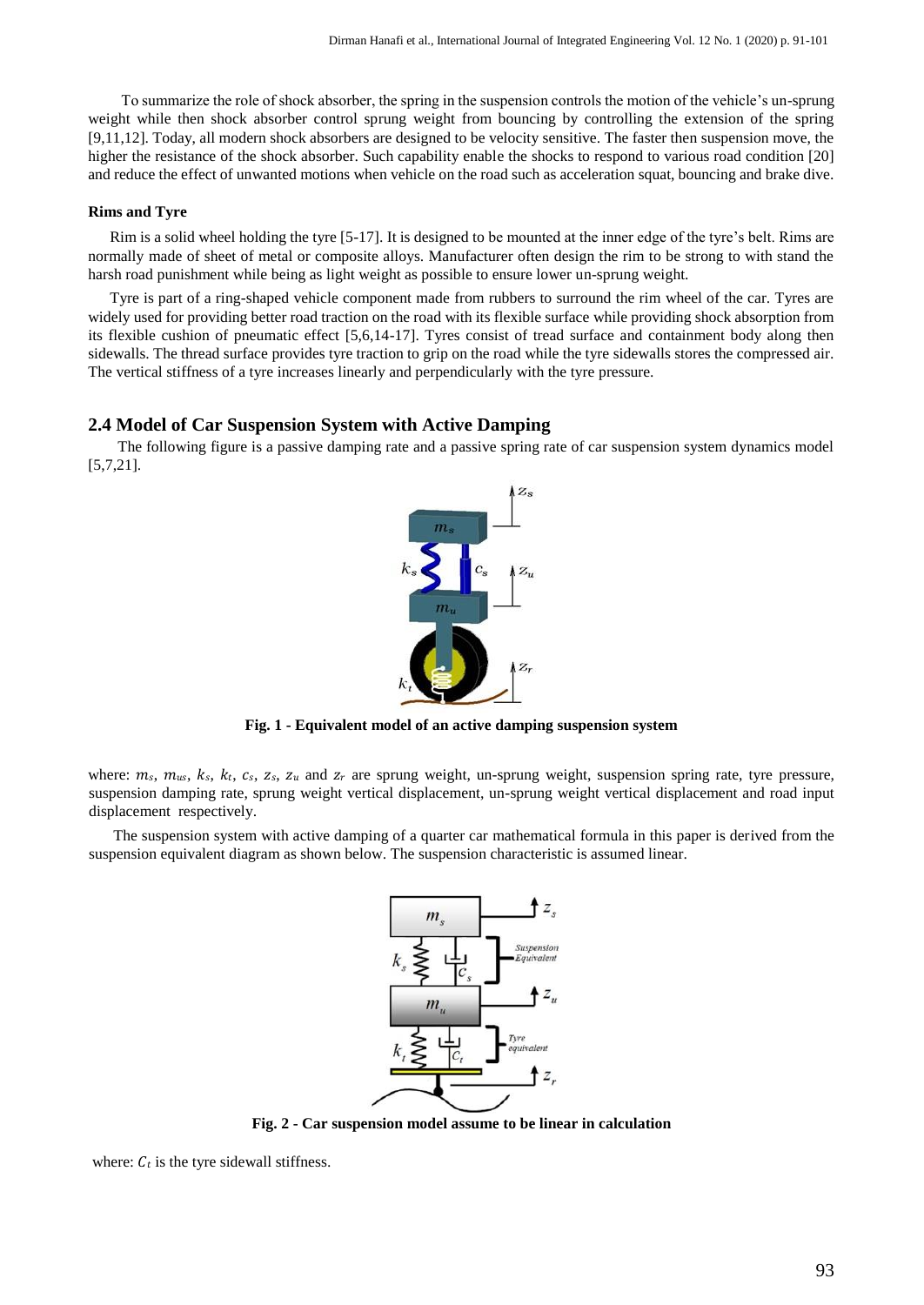Dirman Hanafi et al., International Journal of Integrated Engineering Vol. 12 No. 1 (2020) p. 91-101

Eq. (1) and (2) below represent the equation for sprung and un-sprung mass of the model respectively. For sprung weight equation is

$$
M_s. \ddot{Z}_s = -K_s (Z_s + Z_u) - C_s (\dot{Z}_s + \dot{Z}_u) \tag{1}
$$

Equation for un-sprung weight is

$$
M_u \cdot \ddot{Z}_u = -K_s (Z_s + Z_u) - C_s (\dot{Z}_s + \dot{Z}_u) + K_t (Z_r - Z_u) + C_t (\dot{Z}_r - \dot{Z}_u) \tag{2}
$$

where:

 $Z_r$  = road input displacement,  $M_s$  = sprung weight,  $Z_u$  = un-sprung weight displacement,  $M_u$  = un-sprung weight,  $Z_s$  = sprung weight displacement,  $C_s$  = passive absorber stiffness,  $K_s$  = spring rate,  $C_t$  = tyre sidewall stiffness,  $K_t$  = tyre pressure.

If  $-X = Z_s - Z_u$ , and X is the suspension displacement as output variable and substitute into Eq. (2).

$$
M_s \cdot \ddot{Z}_s = K_s \cdot (-X) + C_s \cdot (-\dot{X})
$$
  
\n
$$
M_u \cdot \ddot{Z}_u = C_s \cdot -\dot{X} + K_s \cdot -X + K_t \cdot (Z_r - Z_u) + C_t \cdot ( \dot{Z}_r - \dot{Z}_u )
$$
  
\n
$$
M_u \cdot \ddot{Z}_u = -C_s \dot{X} - K_s X + K_t Z_r - K_t Z_u + C_t \dot{Z}_r - C_t \dot{Z}_u
$$
  
\n
$$
K_t Z_u = -M_u \cdot \ddot{Z}_u - C_s \dot{X} - K_s X + K_t Z_r + C_t \dot{Z}_r - C_t \dot{Z}_u
$$
  
\n
$$
Z_u = -\frac{M_u}{K_t} \ddot{Z}_u - \frac{C_s}{K_t} \dot{X} - \frac{K_s}{K_t} X + \frac{K_t}{K_t} Z_r + \frac{C_t}{K_t} \dot{Z}_r - \frac{C_t}{K_t} \dot{Z}_u
$$
  
\n
$$
Z_u = -A_1 Z_u - A_2 X - A_3 X + A_4 Z_r + A_5 Z_r - A_6 Z_u
$$
 (3)

Related to sprung weight displacement, if  $X = Z_u - Z_s$  and substitute in Eq. (1)

$$
M_s Z_s = C_s X + K_s X
$$
  
\n
$$
M_s Z_s = M_s Z_s + M_s Z_s
$$
  
\n
$$
M_s Z_s = M_s Z_s + M_s Z_s = C_s X + K_s X
$$
  
\n
$$
M_s Z_s = -M_s Z_s - M_s Z_s + C_s X + K_s X
$$
  
\n
$$
M_s Z_s = -M_s, \ddot{Z}_s - M_s \dot{Z}_s + C_s \dot{X} + K_s X
$$
  
\n
$$
Z_s = -\frac{M_s}{M_s} \ddot{Z}_s - \frac{M_s}{M_s} \dot{Z}_s + \frac{C_s}{M_s} X + \frac{K_s}{M_s} X
$$
  
\n
$$
Z_s = -B_1 Z_s - B_2 Z_s + B_3 X + B_4 X
$$
 (4)

#### **3. Fuzzy Control System**

The purpose of control system is to influence the behavior of a system by manipulating an input or inputs to that system in order to follows the rule or set of rules that model how the system operates. The system can be controlled by mechanical, electrical, chemical or any combination of these [3]. The fuzzy logic controller used in this study is the Mamdani fuzzy inference system. This type has the advantage of having more ability to describe the expertise of an expert when compared to others. It is very useful among others for the following 2 things: (1) in matters that are involved with very complex system systems with its behaviors do not well understood, and (2) in situations where the solution is approximated, but fast, solution is warranted [22].

Fuzzy sets and logic are viewed as a formal mathematical theory for representation of uncertainty of linear input and output. Uncertainty is crucial for the management of real systems. For example, if a cruise control were to maintain the car's speed of 80kmh precisely, it is not possible. Instead the cruise control system have to work within a tolerance of 5kmh whereby the speed is control to be within the range of 75kmh to 85kmh. The presence of uncertainty in real world is unavoidable when handling a complex system.

Fuzzy control system replaces the mathematical model of block diagram and replace it with another closedloopcontrol system which is built from few number of rules that reflect a small part of the system's linear output and input. It a process of binding them together to produce the desired outputs. To sum up, the fuzzy model has been replaced with the mathematical model, whereby the input and output of the system remained unchanged [3].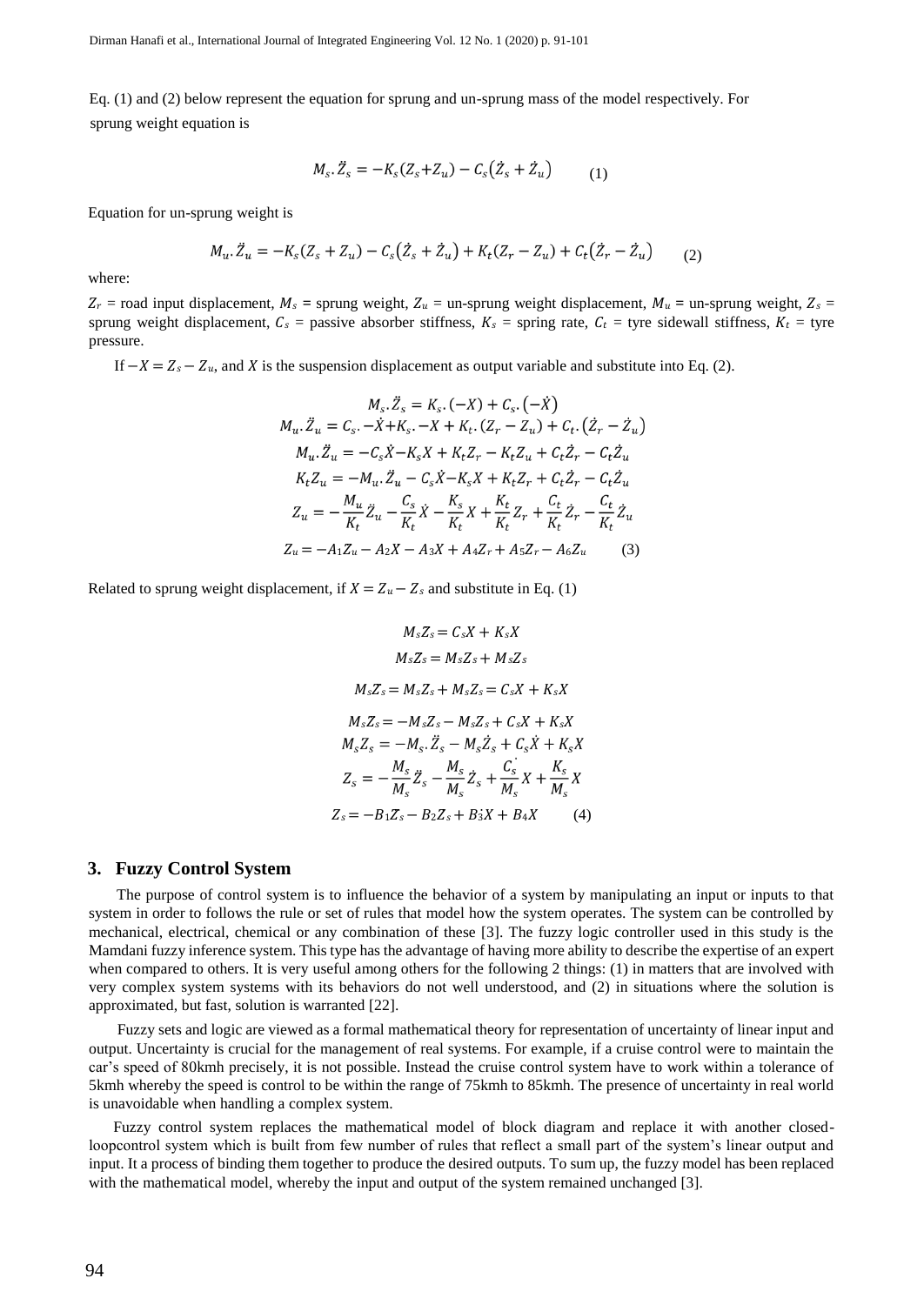#### **Fuzzy Block Diagram**

The block diagram as shown in Fig. 3 represents the flow process of the fuzzy control system. The main objective of the suspension is to achieve the reference ride height of the vehicle. When running on the road the suspension height,  $(t)$  changes due to road irregularities. The changes in suspension height is sent to the fuzzy inference control system. In the fuzzy system, the input will be converted into fuzzy sets via fuzzification. The fuzzy input values are then sent to the inference mechanism of fuzzy control to compare with the fuzzy rule base. The processed output of inference mechanism is then converted via de-fuzzification into analog scalar values as inputs of the shock absorber to alter then firmness and responsive of the suspension [3].



**Fig. 3 - Component of fuzzy control system** 

## **4. Simulink Block Implementation**

Simulink block model is built from the mathematical equation representing a quarter car suspension's sprung weight and un-sprung weight as shown in Fig. 4 and 5.



**Fig. 4 - Block diagram of the Simulink for representing the sprung weight equation** 



**Fig. 5 - Block diagram of the Simulink for representing the un-sprung weight equation**

From the equation  $Y = Ys - Yu$ , the block diagram from sprung and un-sprung weight are combine into a complete passive car suspension system as shown below.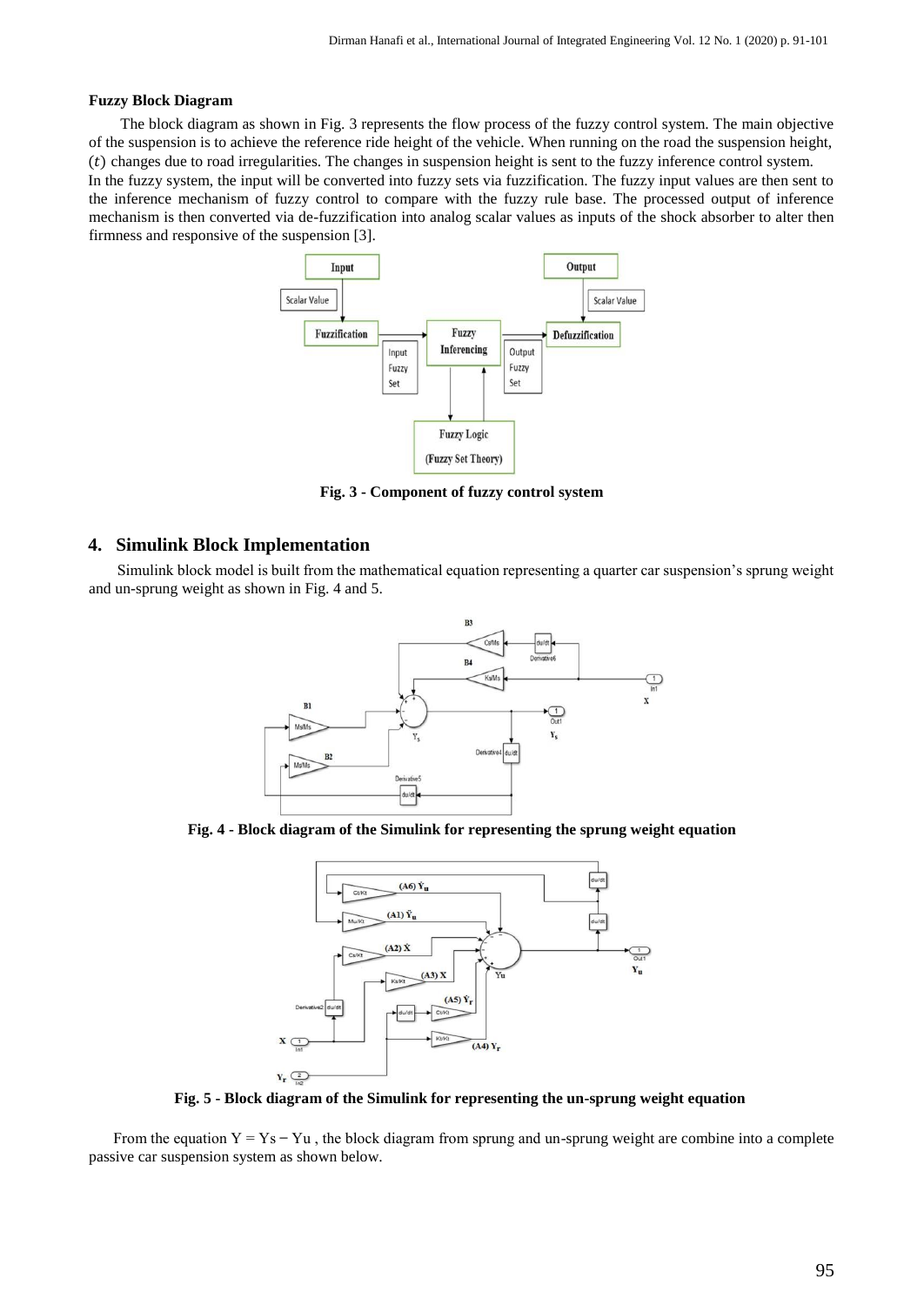

**Fig. 6 - Block diagram of the Simulink for representing the whole car suspension system** 



**Fig. 7 - Overall block diagram representing a quarter car suspension model controlled by fuzzy controller**

Currently there is no literature that states that for each membership function fuzzy logic controller is good for certain applications. Usually, in determining the type of membership function which is most suitable for an application more based on the experience of the control designer, but most are determined by approach try and error.

Therefore, in this study to obtain appropriate membership function and number of membership functions for input variables and output variables are carried out applying try and error approach. It is therefore easily understandable, but time consuming to be configured. Fig. 8, 9 and 10 show the fuzzy controller's input and output membership functions.



**Fig. 8 - Fuzzy controller first input**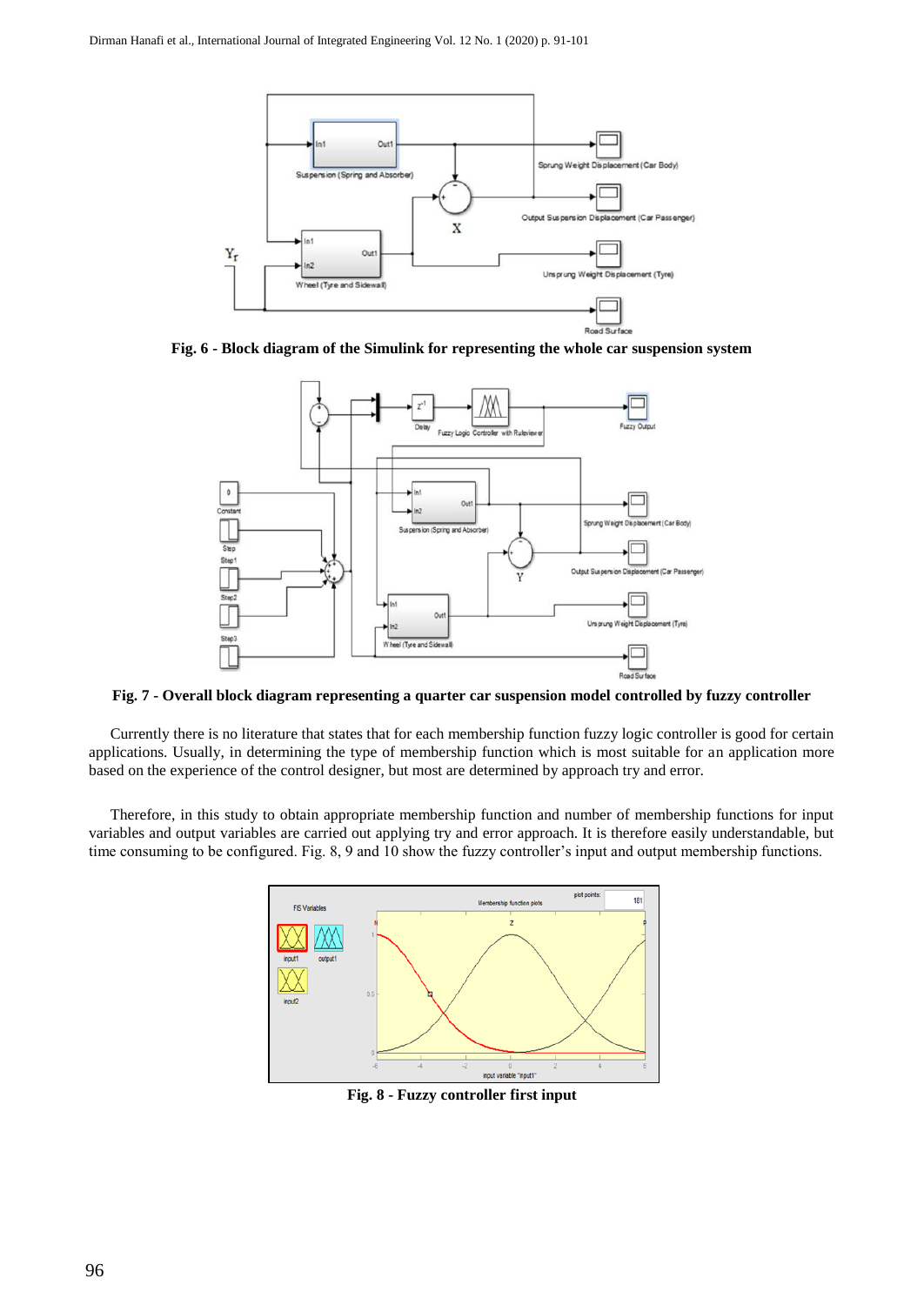

**Fig. 9 - Fuzzy controller second input** 



**Fig. 10 - Fuzzy controller output** 

The fuzzy controller first input/input 1 has range from "–6 to 6" representing the input road surface, second input/input 2 has range from "–3 to 3" representing the overshoot reaction of the car suspension during impact and the output has range from "0 to 2500" is the range of strength can be set on the magnetorheological damper (shock absorber).

Rules for fuzzy controller need to be configured on how it should respond under various condition. The input 1 consist of 'Negative, Zero, Positive', input 2 consist of 'Negative, Small Negative, Zero, Small Positive, Positive' and the output memberships as shown by Fig. 10 consist of 'Low, Medium Low, Medium, Medium High, High' for strength of magnetorheological damper.

With all the fuzzy memberships, we were able to finally configure rules for the fuzzy controller. Fig. 11 and 12 show the fuzzy logic rules and the surface graph to imagine how the fuzzy works respectively.



**Fig. 11 - Fuzzy controller rules**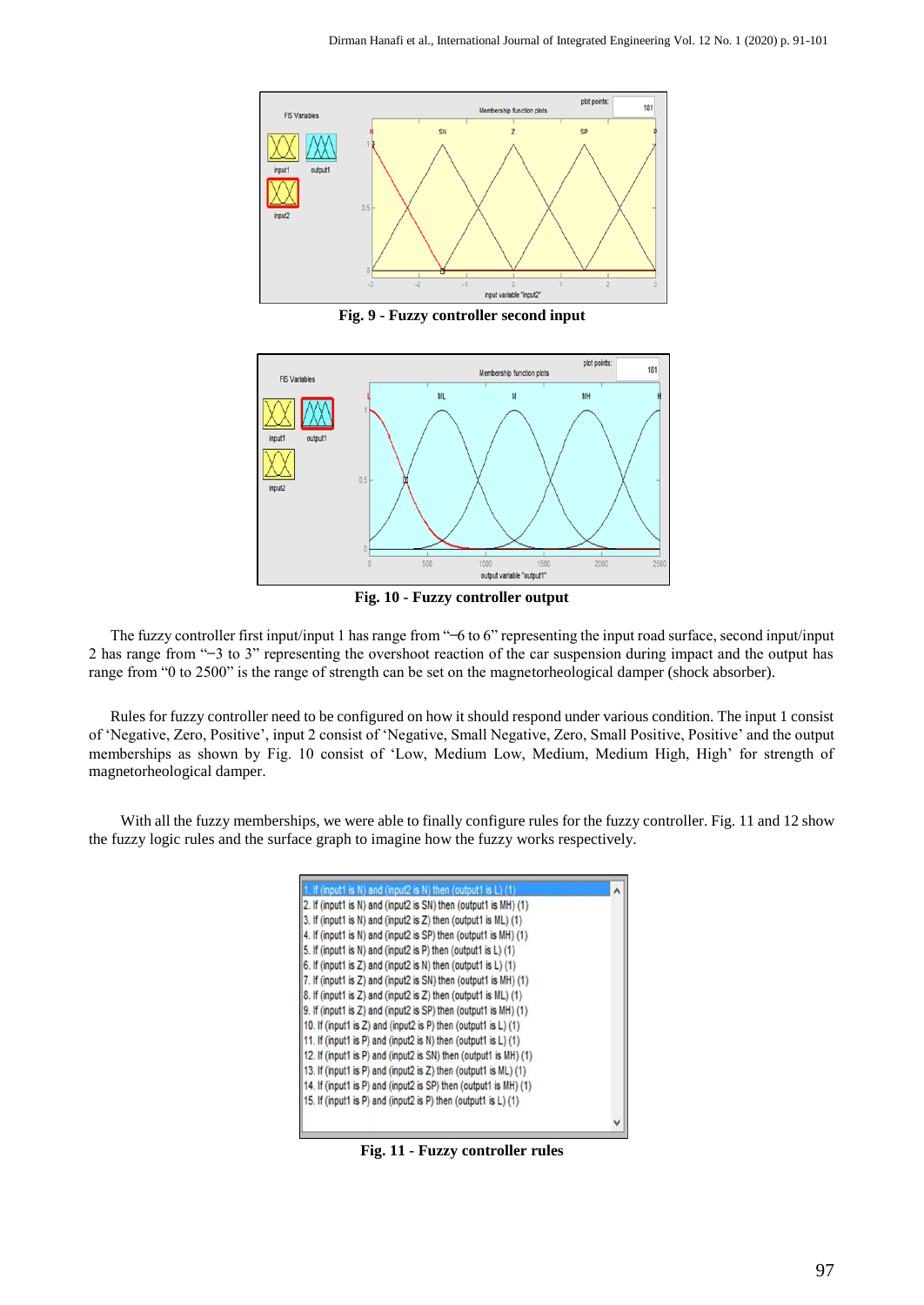

**Fig. 12 - Fuzzy controller surface viewer** 

## **5. Experiment Result**

Table 1 shows the spesifications of the car as an object of work.

| Car component                        | Symbols         | <b>Obtained Quantities</b> | Values for Math Calculation |
|--------------------------------------|-----------------|----------------------------|-----------------------------|
| Chassis Body Mass (Sprung Weight)    | m <sub>s</sub>  | 312kg                      | 312kg                       |
| Wheel Mass (Un-sprung Weight)        | $m_u$           | 50kg                       | 50kg                        |
| Road Contact                         | $m_r$           | -                          |                             |
| Stiffness of Spring                  | $K_s$           | $5 \text{ kN/m}$           | $5 \text{ kN/m}$            |
| Stiffness of Tyre                    | $K_t$           | 32psi                      | 220kN/m                     |
| Stiffness of Damper (Shock Absorber) | $\mathcal{C}_s$ | $1.5$ kNs/m                | $1.5$ kNs/m                 |
| Stiffness of Tyre Damper (Sidewall)  | l.t             | $7$ Ns/m                   | $7$ Ns/m                    |

**Table 1 - Car specifications** 

The simulation results of the suspension model of a quarter car for the time steps as the input signal as road condition are presented by the following figures.



**Fig. 13 - Yr, The input road surface** 

The input signal used in this study is shown by Fig. 13. The signal at the beginning is flat, then fall down as an indication of a hole, then returns to flat, after that it rises as an indication of bump and finally returns to flat conditions. All of that is used to show the possible form of real road surface.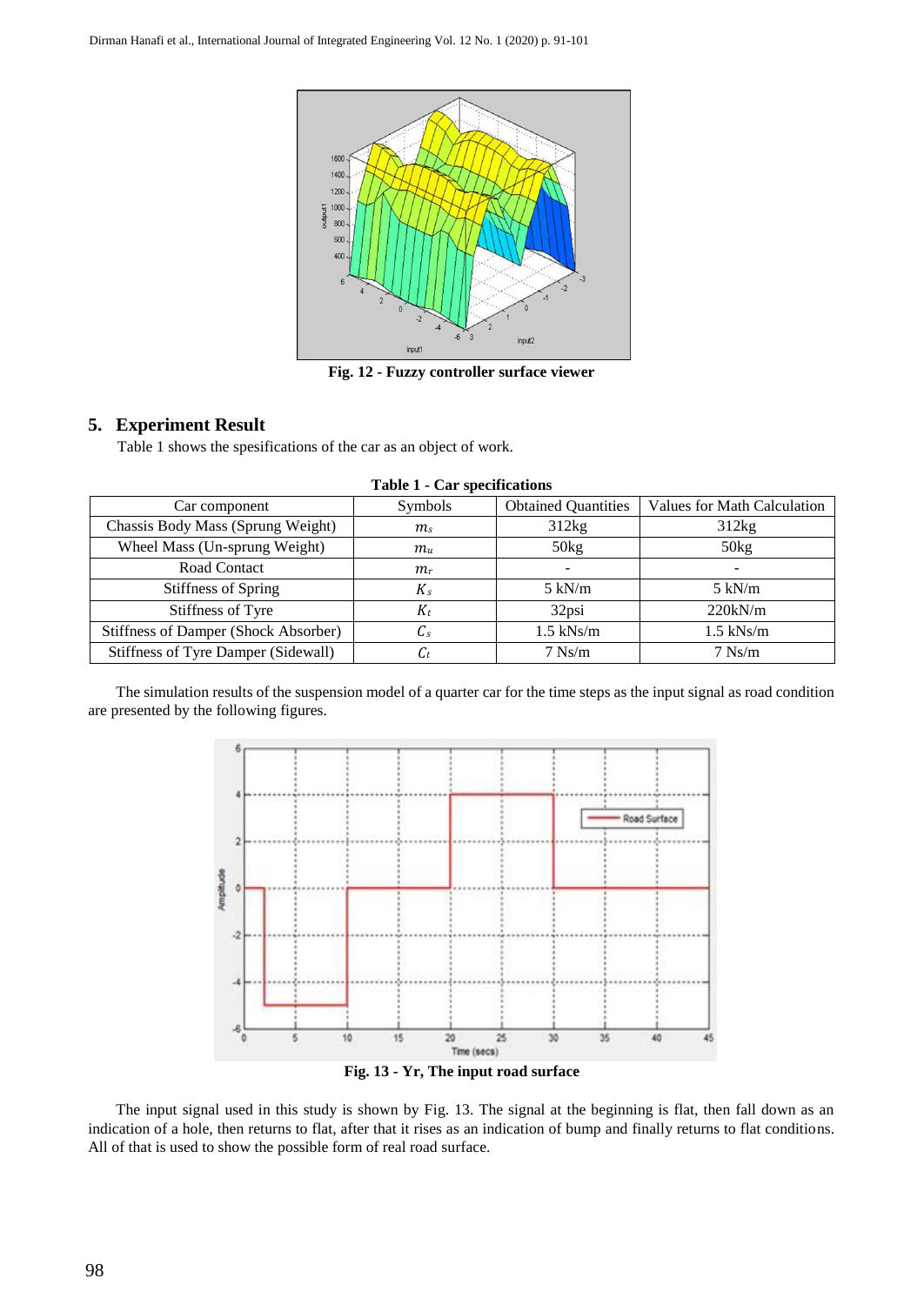

**Fig.14 - Yu, Wheel (Tyre and Sidewall)** 

Fig. 14 above shows the response of the vehicle wheel to the input used. It show that every time the input has a change, the vehicle wheel system is not able to reduce high vibrations with appearing of a high overshoot. This is related to the characteristics of the vehicle wheel that does not has well damping properties**.** 



**Fig. 15 - Ys, Suspension reaction without controller** 

From the above figure, we can deduce that the passive suspension have large overshoot amplitude value of 2 and have large settling time of 6.5 seconds. This will result the car to rock and roll uncontrollably compromising the car safety and unwanted pressure on other car components. It will cause an unpleasant experience for the vehicle's ride. Overshoot : 1.841/3.626 \* 100 = 50% overshoot

Rise Time : 0.5 seconds Settling Time : 7 seconds Steady state error : 0

> ₹ Trace Selection  $\overline{\phantom{1}}$  $\sqrt{2}$ Ys Ys **FY Cursor Measurements**  $\overline{ }$ Road Surfa  $\triangleright$  Settings **v** Measurements Time (seconds) Value Amplitude 20 024  $4.736 + 00$  $11$ \*\*\*\*\*  $|2|$ 25.929 3.120e-02  $\Delta T$  $5.904 s$ ΔY  $4.705e+00$  $1/AT$ 169 368 mHz  $\Delta Y / \Delta T$ 796.861 (/ks) 40 Time (seconds)

Fig. 16 shows the response of an active suspension system under Proportional Integral Derivative (PID) controller.

**Fig. 16 - Ys, Suspension reaction with PID controller**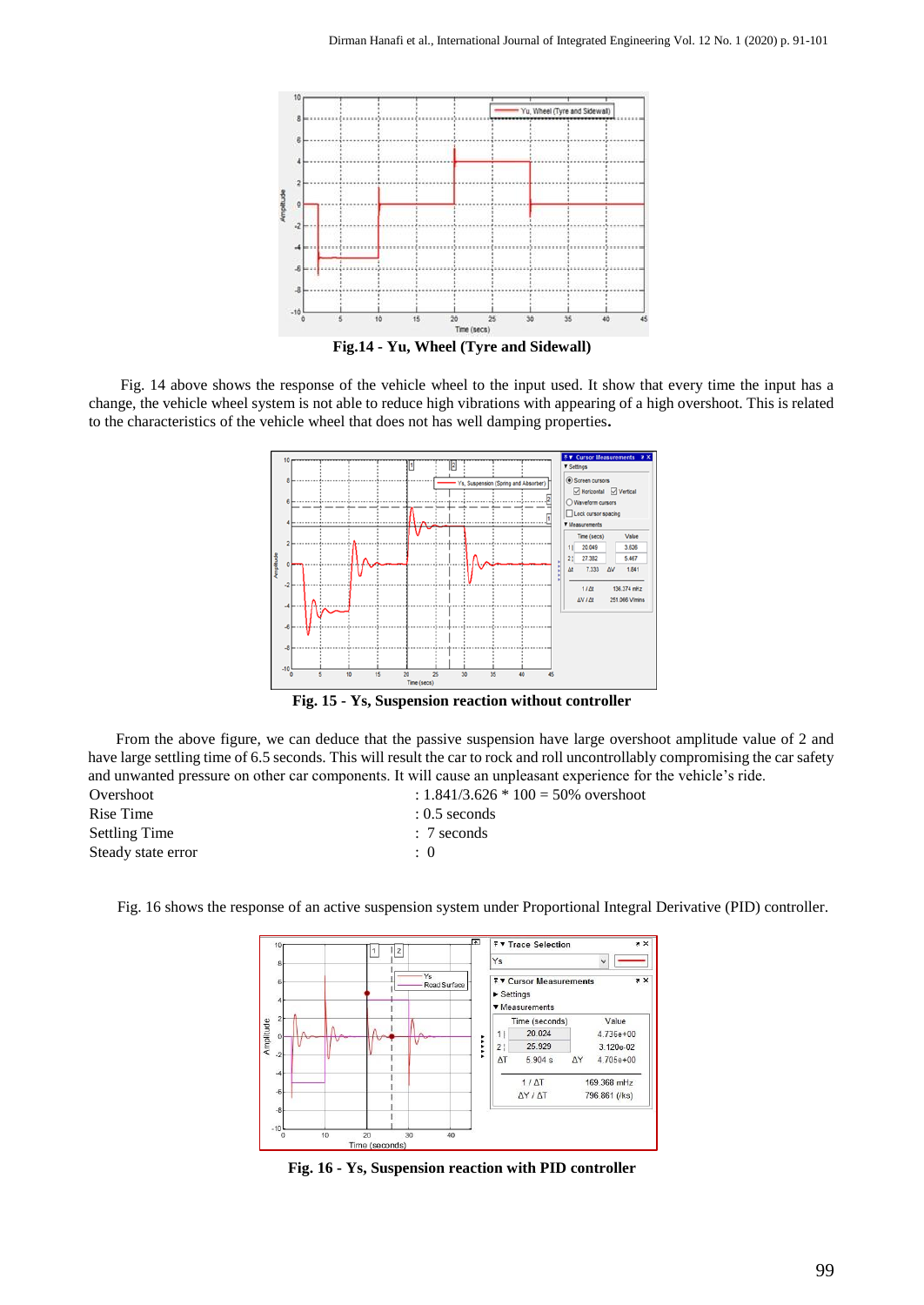The above figure gives an active suspension system response under PID control as a controller. The highest overshoot is existed at 20.04 sec with value is 5.355. The control parameters produced are as below:

| Overshoot          | $: 1.355/4.000 * 100 = 33.88\%$ overshoot |
|--------------------|-------------------------------------------|
| Rise Time          | $: 20.18$ seconds                         |
| Settling Time      | $: 0$ seconds                             |
| Steady state error | $\cdot$ 4                                 |

Based on results elaborate previous shows that PID control is not able to control the system because it gives worst performance. This is due to the high nonlinearities and the complexity of the system.

Next figure presents an active suspension system under fuzzy logic control as a controller of the system.



**Fig. 17 - Ys, Suspension reaction with fuzzy controller** 

From the output graph of suspension reaction, the maximum overshoot of the suspension has been greatly reduced to 1.5 as maximum and 0.1 as minimum overshoot. The suspension also has reduced the settling time to only 2.3 seconds.

Overshoot :  $0.1/3.626 * 100 = 2.75%$  overshoot Rise Time : 0.5 seconds Settling Time : 2.3 seconds Steady state error  $\cdot$  0

## **6. Conclusion**

This project has been successfully developed. The suspension system of a quarter car simulation with fuzzy control system shows a shorter settling time compare to passive suspension system and PID control system. Based on the results obtained from the simulation, it can be concluded that fuzzy control is very effective and can be used to achieve both ride comfort and good handling. Fuzzy control system are gaining popularity among consumers, and industries. They are able to handle instable conditions whereby the input signals are close but precise. Fuzzy uses descriptive rules to relate input information to output actions, thus eliminating the need of complex mathematic calculation. This advantage greatly help engineers to focus on the function of the system and not on mathematics. With successful implementation, fuzzy is not only able to control the behavior of car suspension but also flexible tool to pervade other fields of system.

## **Acknowledgement**

This research has been supported by RACE Grant from the Research Management Centre (RMC) Universiti Tun Hussein Onn Malaysia under a project with Vot. Number 1439.

## **References**

- [1] Barriuso, A. L., Pérez-Marcos, J., Jiménez-Bravo, D. M., González, G. V., & De Paz, J. F. (2018). Agent-Based Intelligent Interface for Wheelchair Movement Control. Sensors, 8(15), 1-31.
- [2] Gupta, C., Jain, A., & Joshi, N. (2018). Fuzzy Logic in Natural Language Processing–A Closer View. Procedia Computer Science, 132, 1375–1384.
- [3] Trillas, E. (2011). LotfiA. Zadeh: On the man and his work. Scientia Iranica, 18(3), 574-579.